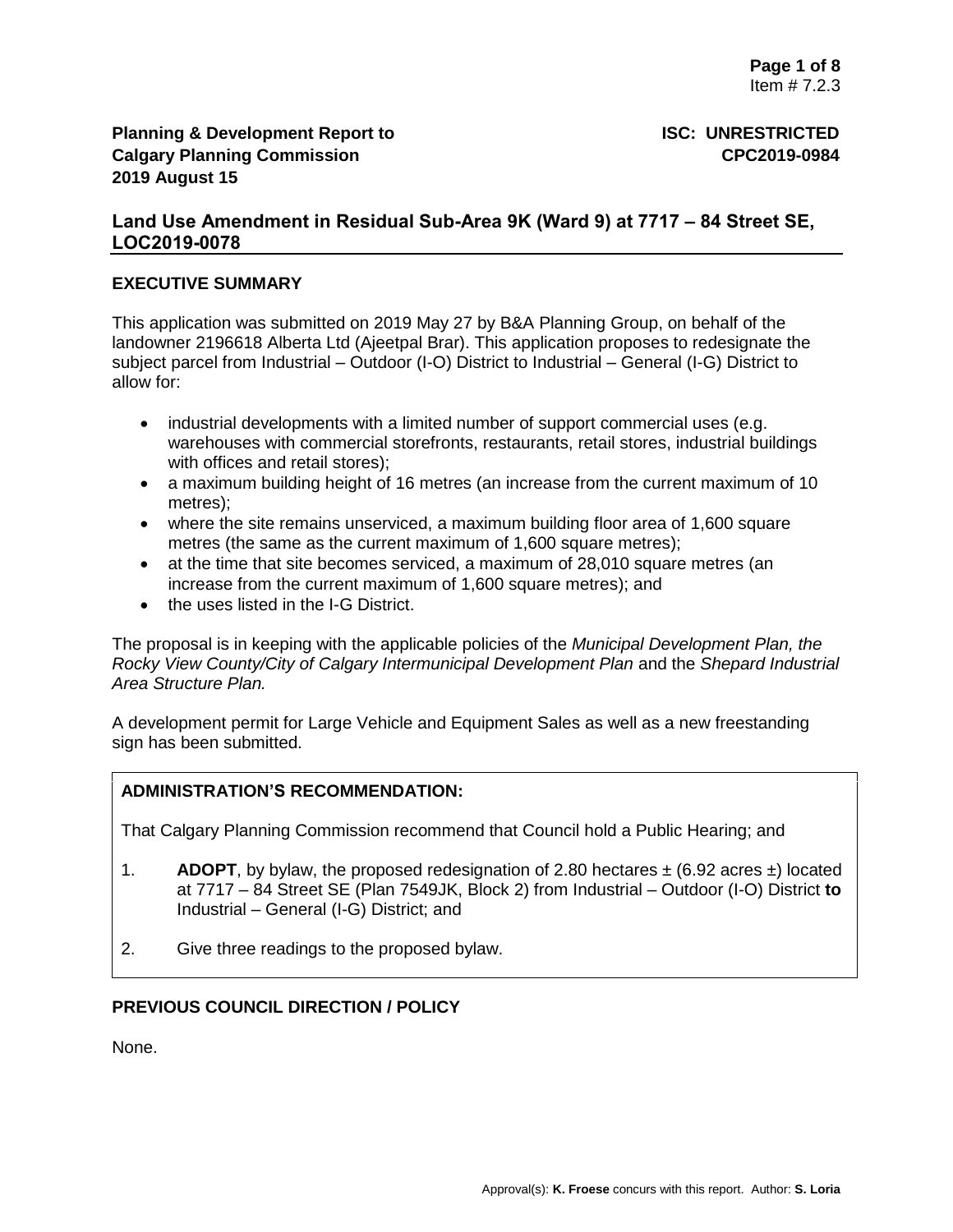# **Land Use Amendment in Residual Sub-Area 9K (Ward 9) at 7717** – **84 Street SE, LOC2019-0078**

### **BACKGROUND**

This land use redesignation application was submitted by B&A Planning Group on behalf of the landowner 2196618 Alberta Ltd (Ajeetpal Brar) on 2019 May 27, to allow for Large Vehicle and Equipment Sales, as indicated in the Applicant's Submission (Attachment 1) and will allow for additional compatible uses and further redevelopment opportunities in the future.

A development permit (DP2019-3790) for Large Vehicle and Equipment Sales as well as a new freestanding sign was submitted by B&A Planning Group on behalf of the landowner on 2019 July 24, and is undergoing initial review and circulation.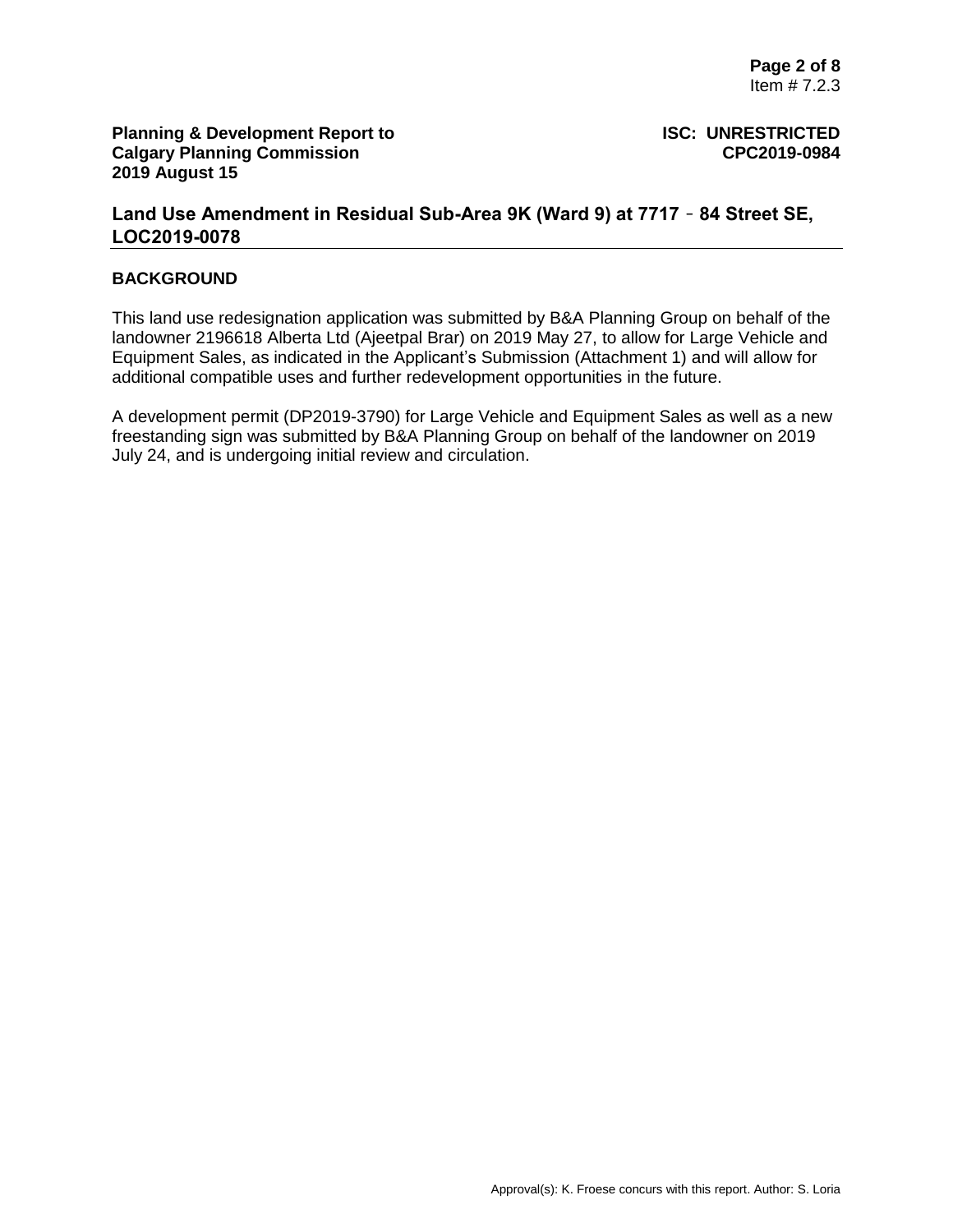# **Land Use Amendment in Residual Sub-Area 9K (Ward 9) at 7717** – **84 Street SE, LOC2019-0078**

# **Location Maps**

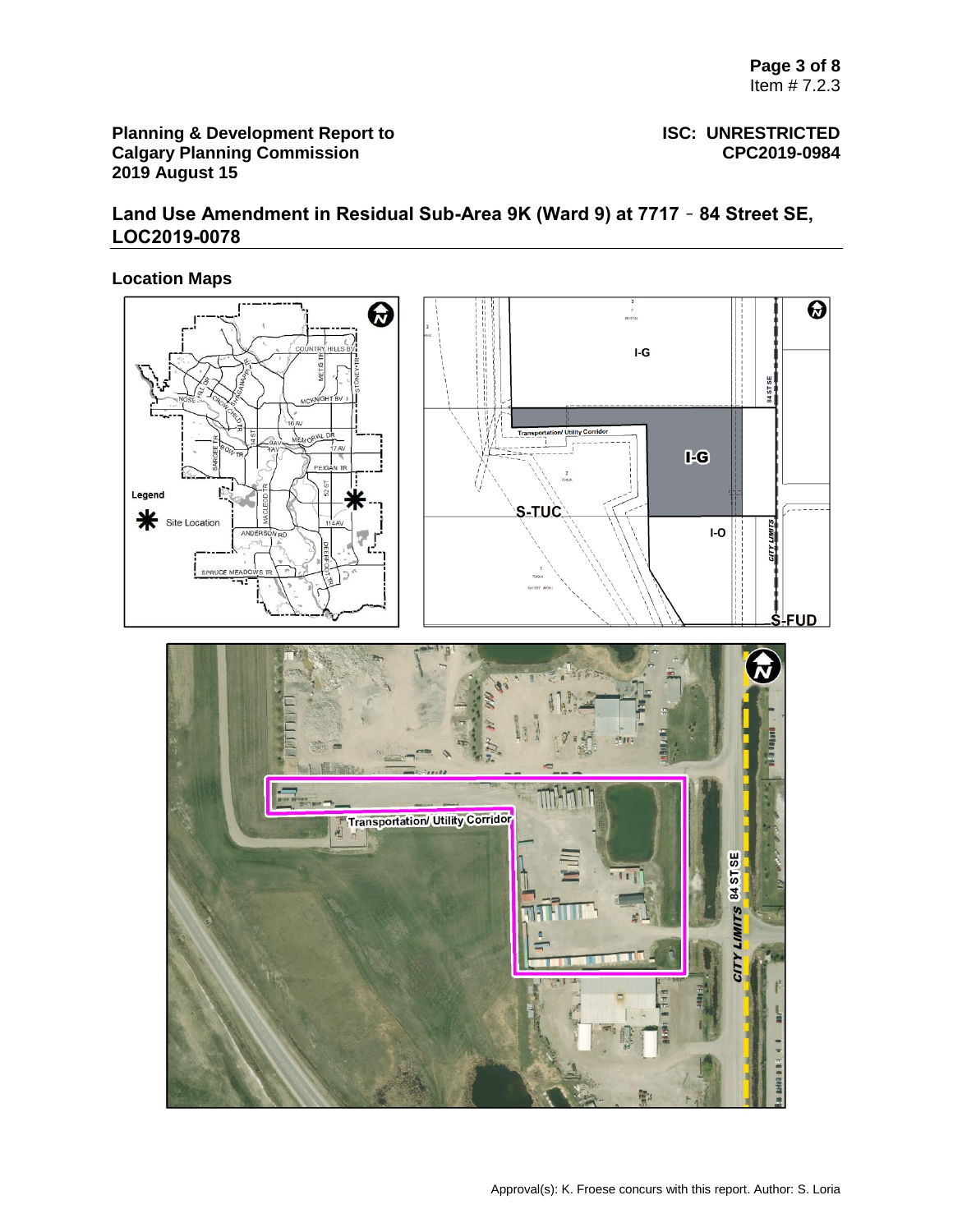# **Land Use Amendment in Residual Sub-Area 9K (Ward 9) at 7717** – **84 Street SE, LOC2019-0078**

#### **Site Context**

The subject parcel is located in the southeast community of Residual Sub-Area 9K, west of 84 Street SE and north of Glenmore Trail SE, at the western terminus of Wrangler Road SE. The Calgary city limits are along 84 Street SE, with Rocky View County located adjacent to the site, on the eastern side of 84 Street SE.

The parcel, first developed in 1999, comprises an irregular panhandle shape of approximately 2.8 hectares (6.92 acres). The site has previously been used as a storage yard for railway containers.

The site was redesignated under DC Direct Control District (Bylaw 126Z99), from the UR Urban Reserve District of Land Use Bylaw 2P80, to a Direct Control District to allow for outdoor storage. The DC Direct Control District was later changed to the Industrial – Outdoor (I-O) District to align with Bylaw 1P2007, when it came into effect.

Surrounding development consists of general industrial uses, including metal fabricators, processing, production, freight services and outdoor storage.

### **INVESTIGATION: ALTERNATIVES AND ANALYSIS**

#### **Planning Considerations**

The following sections highlight the scope of technical planning analysis conducted by Administration.

#### *Land Use*

The site is presently designated Industrial – Outdoor (I-O) District, which allows for outdoor storage through limited uses, as well as small buildings with a height of up to 10 metres and a gross floor area of no more than 1,600 square metres.

The intent of this application is to redesignate the land to the Industrial – General (I-G) District, which would allow for a broader range of uses that are aligned with the industrial nature of the area. The I-G District allows for a wide range of light and medium general industrial uses and a limited number of support commercial uses with a maximum height of 16 metres and a floor area ratio of 1.0. As identified in the Applicant's Submission, this application is to allow for Large Vehicle and Equipment Sales, a discretionary use within the I-G District.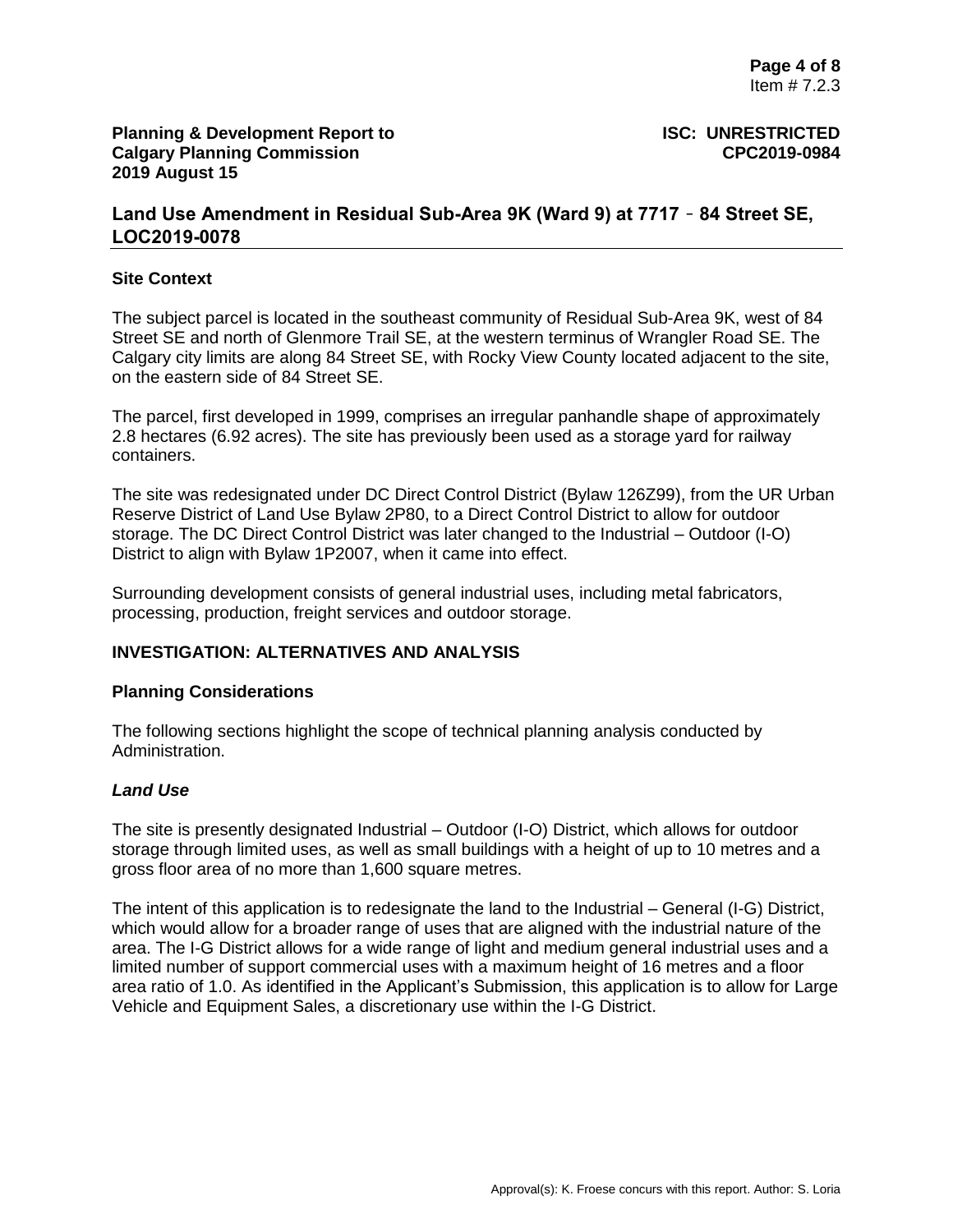# **Land Use Amendment in Residual Sub-Area 9K (Ward 9) at 7717** – **84 Street SE, LOC2019-0078**

### *Development and Site Design*

A development permit (DP2019-3790) has recently been submitted for a change of use for Large Vehicle and Equipment Sales, as well as a new office trailer and freestanding sign. The following features will be considered through the development permit process:

- appropriate screening to Glenmore Trail SE and the future regional pathway;
- interface with Rocky View County, across 84 Street SE;
- storm water management;
- compliance with the *Rocky View/Calgary Intermunicipal Development Plan*; and
- compliance with *Improving Calgary's Entranceways: a Guide for Development Adjacent to Entranceways.*

## *Environmental*

There are no environmental concerns associated with the site or this proposal. The *East Shepard Area Structure Plan* identifies a regional pathway west of the site, which will not be required as part of the Change of Use application presently under review.

## *Transportation*

Vehicular access to the site is currently available via a signalized intersection at 84 Street SE and Wrangler Road SE. As per the *East Shepard Area Structure Plan*, 84 Street SE is currently built to a rural paved standard but is identified as a future Industrial Arterial Street. There is currently no Calgary Transit bus service in the vicinity. The site is located adjacent to Alberta Highway 201 (Stoney Trail) and direct vehicle access to Stoney Trail is prohibited.

#### *Utilities and Servicing*

Water, sanitary, and storm services are not available at this site, and there are currently no plans to provide such services in the near future. The site has existing development and can continue into the future with low intensity development and limited interim private on-site services which may be required (wells, tanks/cisterns, ponds, etc.). In accordance with the Land Use Bylaw, the maximum gross floor area of all buildings on a site would be limited to 1,600 square metres until servicing is available.

The proposed Industrial (I-G) District was designed to be implemented on both serviced and unserviced lands.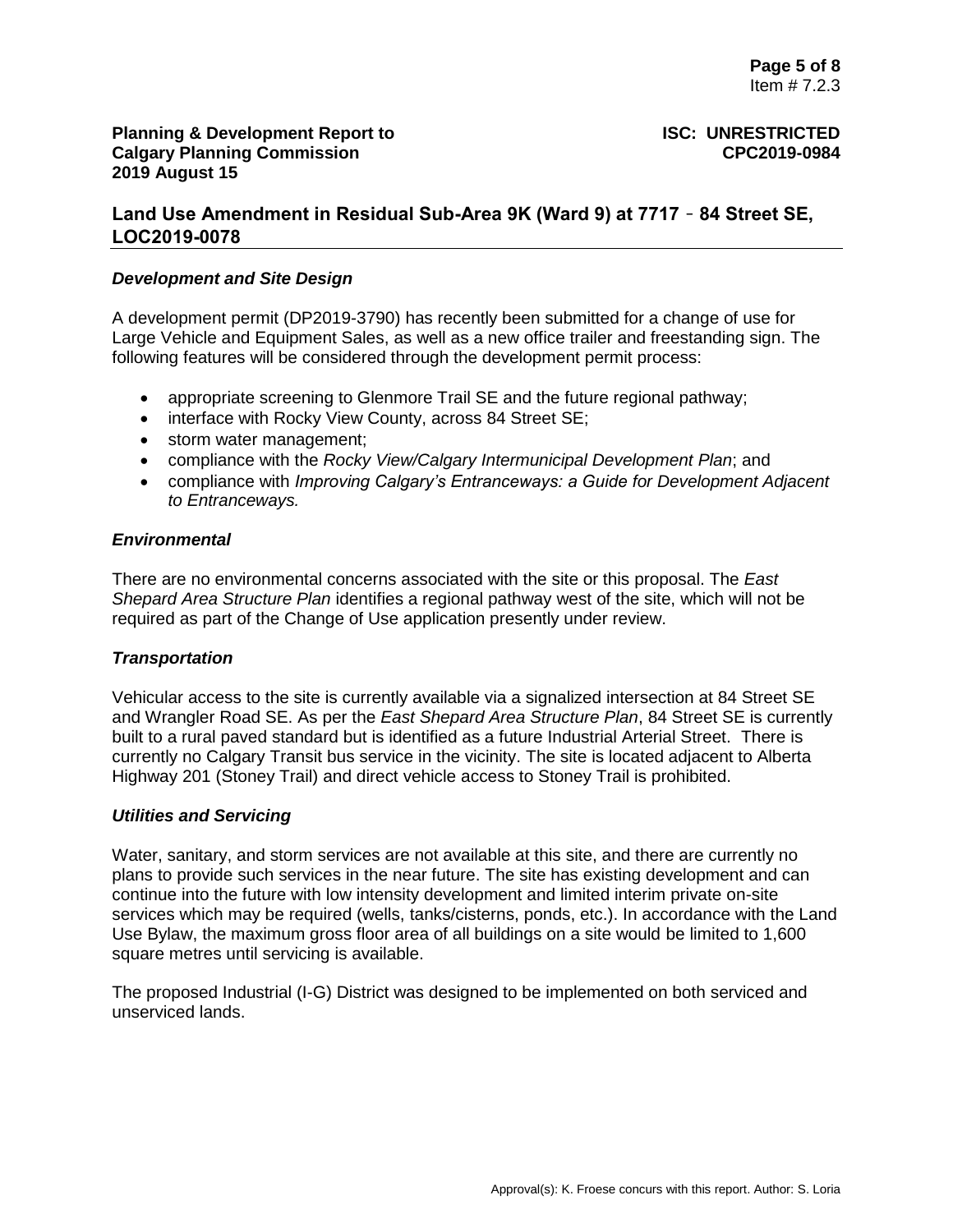# **Land Use Amendment in Residual Sub-Area 9K (Ward 9) at 7717** – **84 Street SE, LOC2019-0078**

### **Stakeholder Engagement, Research and Communication**

In keeping with Administration's standard practices, this application was circulated to relevant stakeholders and notice posted on-site. Notification letters were sent to adjacent land owners and the application was advertised online.

No public meetings were held for this application, and no comments were received from the public by the Calgary Planning Commission (CPC) Report submission date. It is noted that there is no community association in this area.

Following CPC, notifications for Public Hearing of Council will be posted on-site and mailed out to adjacent land owners. In addition, Commission's recommendation and the date of the Public Hearing will be advertised.

#### **Strategic Alignment**

## *South Saskatchewan Regional Plan (2014)*

The recommendation by Administration in this report has considered and is aligned with the policy direction of the *South Saskatchewan Regional Plan* which directs population growth in the region to Cities and Towns and promotes the efficient use of land.

## *Interim Growth Plan (2018)*

The recommendation aligns with the policy direction of the *Interim Growth Plan*. The proposed land use amendment builds on the principles of the *Interim Growth Plan* by means of promoting efficient use of land, regional infrastructure, and establishing strong, sustainable communities.

## *Municipal Development Plan (Statutory – 2009)*

The subject site is located within the Industrial Greenfield Area, according to the Urban Structure Map (Map 1) of the *Municipal Development Plan* (MDP). Industrial Greenfield Areas are future industrial areas located at the edge of the city that allow for future industrial growth. These areas are intended to allow for a broad range of standard industrial activities and industry-related commercial functions, with sufficient separation from non-industrial uses. The intent of this application is to allow for Large Vehicle and Equipment Sales, which is a use listed in the I-G District that is industrial in nature and consistent with the policies of the MDP.

## *Rocky View County/City of Calgary Intermunicipal Development Plan* **(Statutory – 2012)**

The site is identified as being just outside of the highway 560/Glenmore Trail Key Focus Area in the *Rocky View County/City of Calgary Intermunicipal Development Plan*.

Notwithstanding, Rocky View County was engaged through the land use process and no comments were received.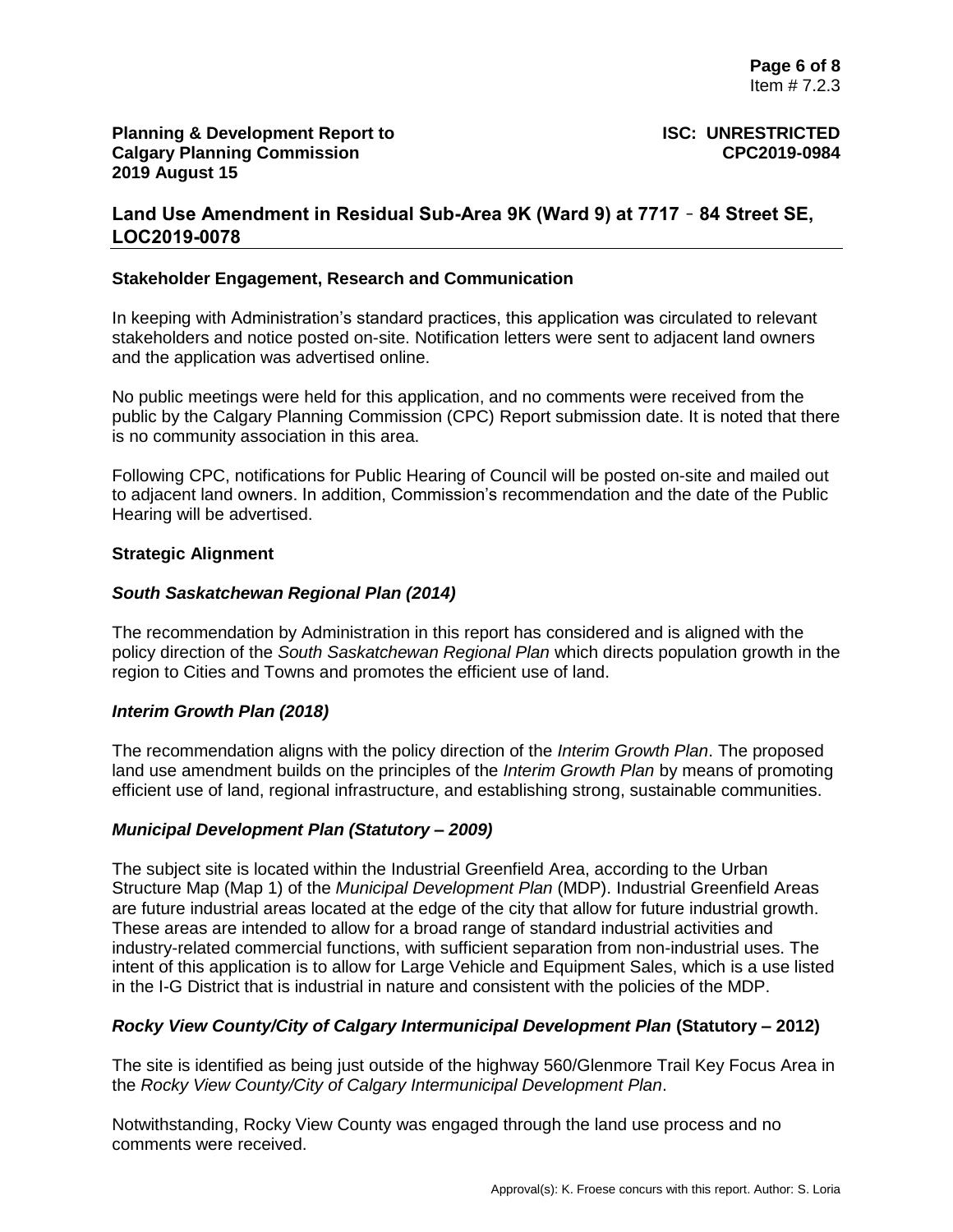# **Land Use Amendment in Residual Sub-Area 9K (Ward 9) at 7717** – **84 Street SE, LOC2019-0078**

## *Shepard Industrial Area Structure Plan* **(Statutory – 2009)**

The site is identified as Industrial Business Area in *Shepard Industrial Area Structure Plan* (ASP), with a regional pathway located along the western boundary of the site, abutting the Transportation Utility Corridor. This regional pathway will not be required as part of the change of use application presently under review. The Industrial Business Area is intended to provide a wide variety of general industrial and business uses, including a range of industrial, service commercial, office, institutional and recreational businesses.

The policy indicates that at the development permit stage, development adjacent to regional pathways shall comply with the plan's Interface Design Guidelines.

In the ASP, the anticipated use of Large Vehicle and Equipment Sales is considered to be most aligned with the definition of Secondary Commercial Use. The Plan specifically states that:

*8 (3)(c) Where the commercial use is applied at small scale, complies with (c) Policy 8.1.2. (2) (c) and (d), and does not have significant impact on adjacent uses, no amendment to Map 3: Land Use Concept is required.* 

As the proposed use is not considered a local or service commercial use, and as the application is for a land use redesignation from the I-O District to the I-G District, the proposed redesignation complies with the relevant policy.

#### **Social, Environmental, Economic (External)**

The proposal has the potential to continue to allow for and further support light industrial uses in South Shepard Industrial.

#### **Financial Capacity**

#### *Current and Future Operating Budget*

There are no known impacts to the current and future operating budgets at this time.

#### *Current and Future Capital Budget*

The proposed amendment does not trigger capital infrastructure investment and therefore there are no growth management concerns at this time.

#### **Risk Assessment**

There are no significant risks associated with this proposal.